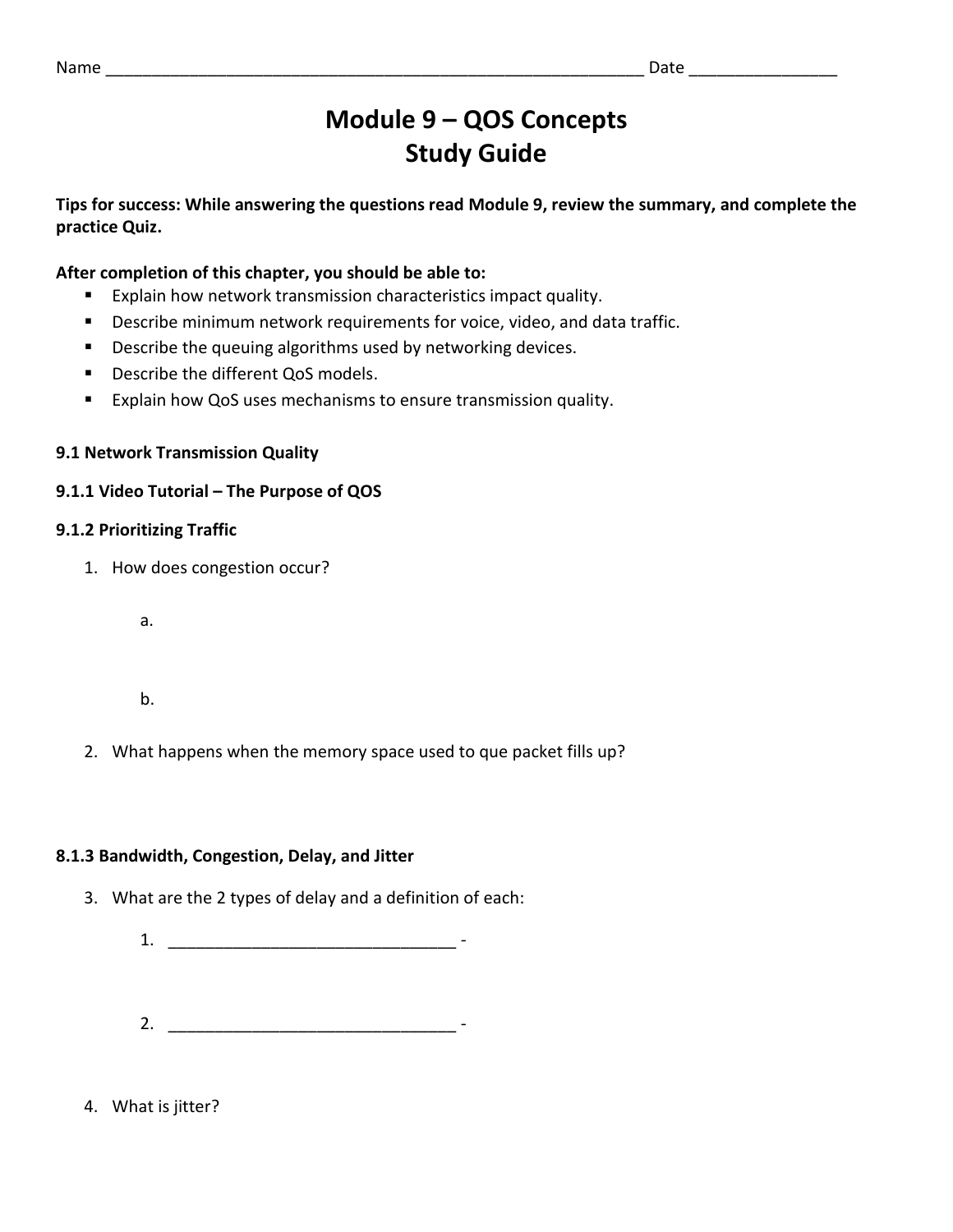#### **9.1.4 Packet Loss**

- 5. How is playout-delay buffer used? What is the need?
- 6. What causes jitter?
- 7. What is DSP used for?
- 8. Define RTP. What is it used for?

#### **9.1.5 Check Your Understanding – VPN Technology**

- **9.2 Traffic Characteristics**
- **9.2.1 Video Tutorial - Traffic Characteristics**

#### **9.2.2 Network Traffic Trends**

9. What percentage of video traffic will encompass all Internet traffic is 2022?

#### **9.2.3 Voice**

- 10. What is the RTP port range used for prioritizing voice data?
- 11. For voice communications, latency should be no more than \_\_\_\_\_\_\_\_\_\_\_ ms, jitter should be no more than \_\_\_\_\_\_\_\_\_\_\_\_\_\_ ms, and voice packet loss should be no more than \_\_\_\_\_\_\_\_\_\_\_\_ %. Voice traffic requires at least \_\_\_\_\_\_\_\_\_ Kbps of bandwidth.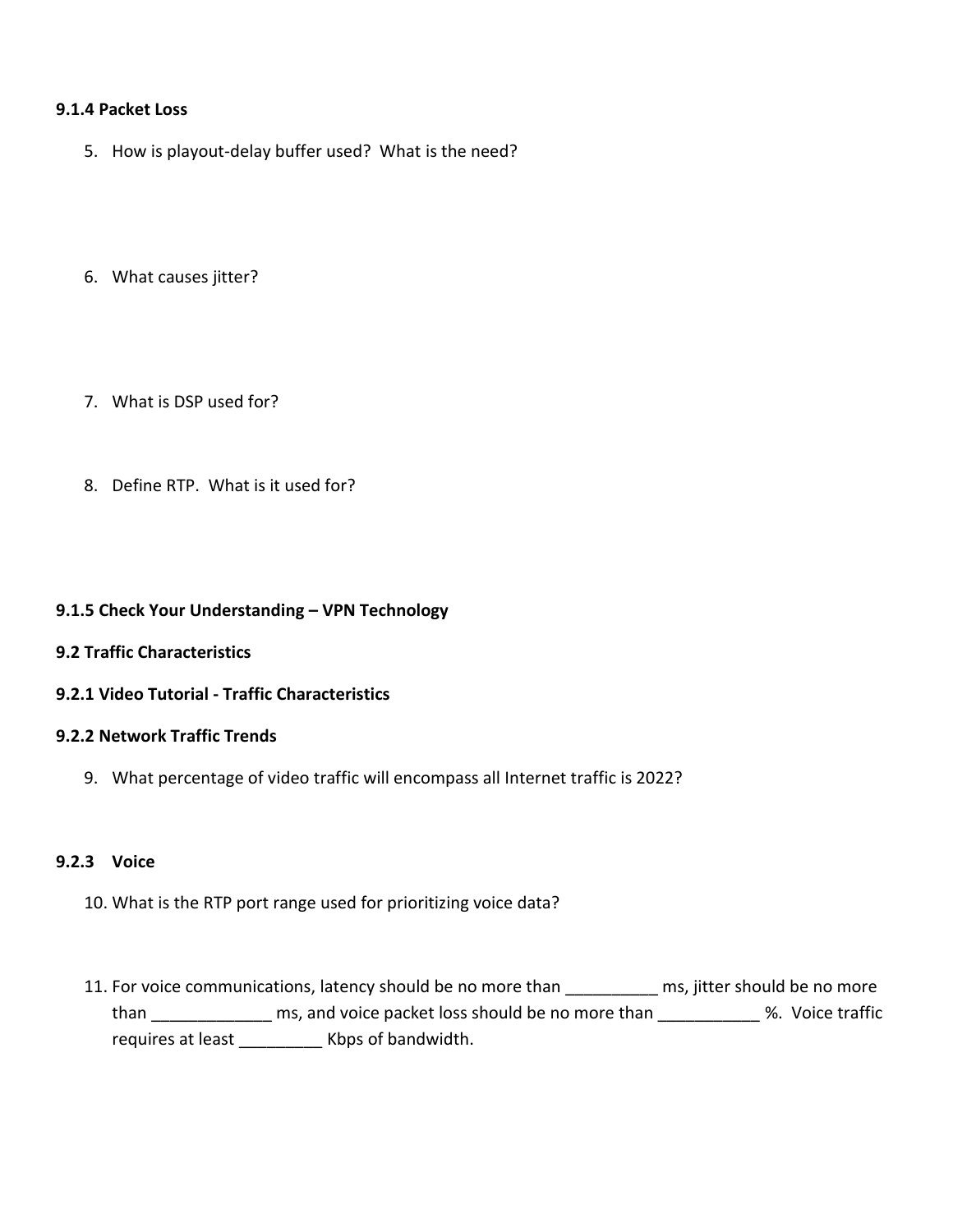#### **9.2.4 Video**

- 12. What is RSTP?
- 13. For video communications, latency should be no more than \_\_\_\_\_\_\_\_\_\_ ms, jitter should be no more than \_\_\_\_\_\_\_\_\_\_\_\_\_\_\_ ms, and video packet loss should be no more than \_\_\_\_\_\_\_\_\_\_\_\_ %. Video traffic requires at least \_\_\_\_\_\_\_\_\_\_\_ Kbps of bandwidth.

## **9.2.5 Data**

- 14. Data uses one or both of these layer 4 protocols:
	- a. \_\_\_\_\_\_\_\_\_\_\_\_\_\_\_\_\_\_\_\_\_\_\_\_\_\_\_\_\_\_\_
	- b. \_\_\_\_\_\_\_\_\_\_\_\_\_\_\_\_\_\_\_\_\_\_\_\_\_\_\_\_\_\_\_
- 15. What is the acronym QOE?

#### **9.2.6 Check Your Understanding – Traffic Characteristics**

- **8.3 Queuing Algorithms**
- **8.3.1 Video Tutorial - QoS Algorithms**

#### **8.3.2 Queuing Overview**

16. List the queuing algorithms available:

| 1. |  |
|----|--|
|    |  |
|    |  |
| 2. |  |
|    |  |
|    |  |
| 3. |  |
|    |  |
|    |  |
| 4. |  |
|    |  |
|    |  |
|    |  |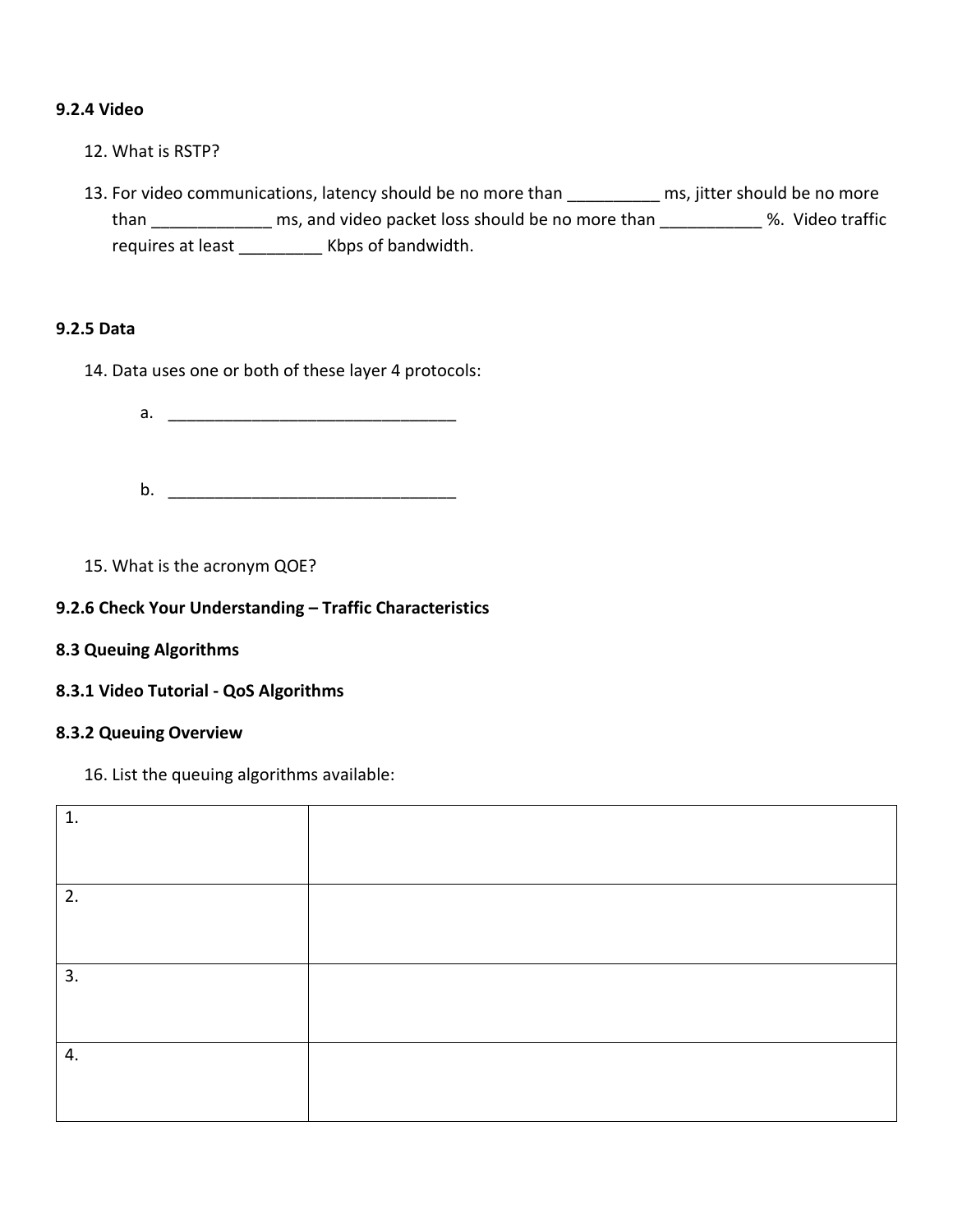#### **9.3.3 First In First Out**

- 17. What is FIFO, how does it work?
- 18. When would be the best time to use FIFO queuing?

## **9.3.4 Weighted Fair Queuing (WFQ)**

- 19. What is WQF, how does it work ?
- 20. How does WFQ classify traffic into different flows?

#### **9.3.5 Class-Based Weighted Fair Queuing (CBWFQ)**

21. What is CBWFQ, how does it work?

#### **9.3.6 Low Latency Queuing (LLQ)**

22. What is LLQ, how does it work?

#### **9.3.7 Check Your Understanding - Queuing Algorithms**

- **9.4 QoS Models**
- **9.4.1 Video Tutorial - QoS Models**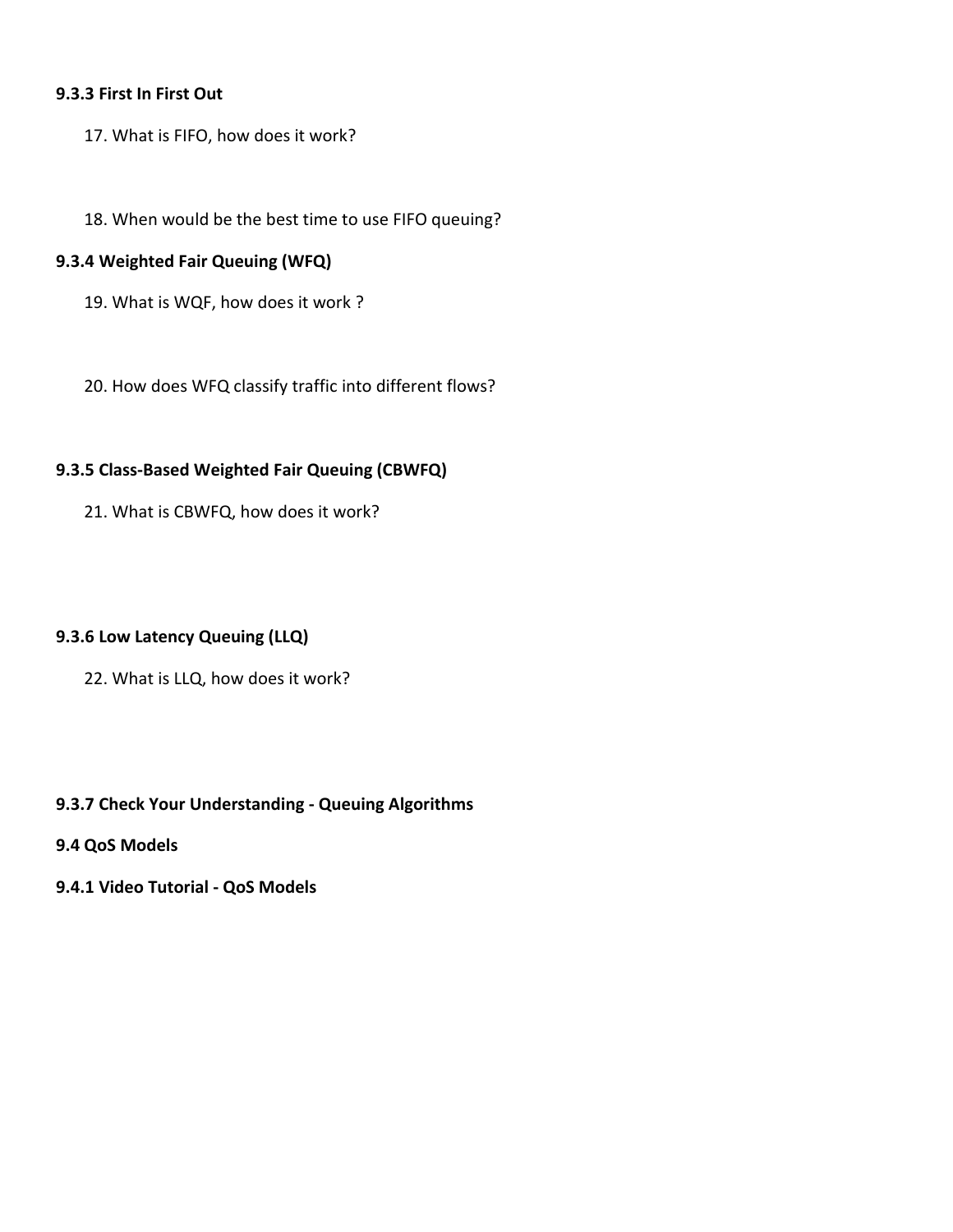## **9.4.2 Selecting an Appropriate QoS Policy Model**

23. List the three models and their benefits:

#### **9.4.3 Best Effort**

## 24. List the benefits and drawbacks of the best-effort model



## **9.4.4 Integrated Services**

25. What is the IntServ architecture model and how does it work?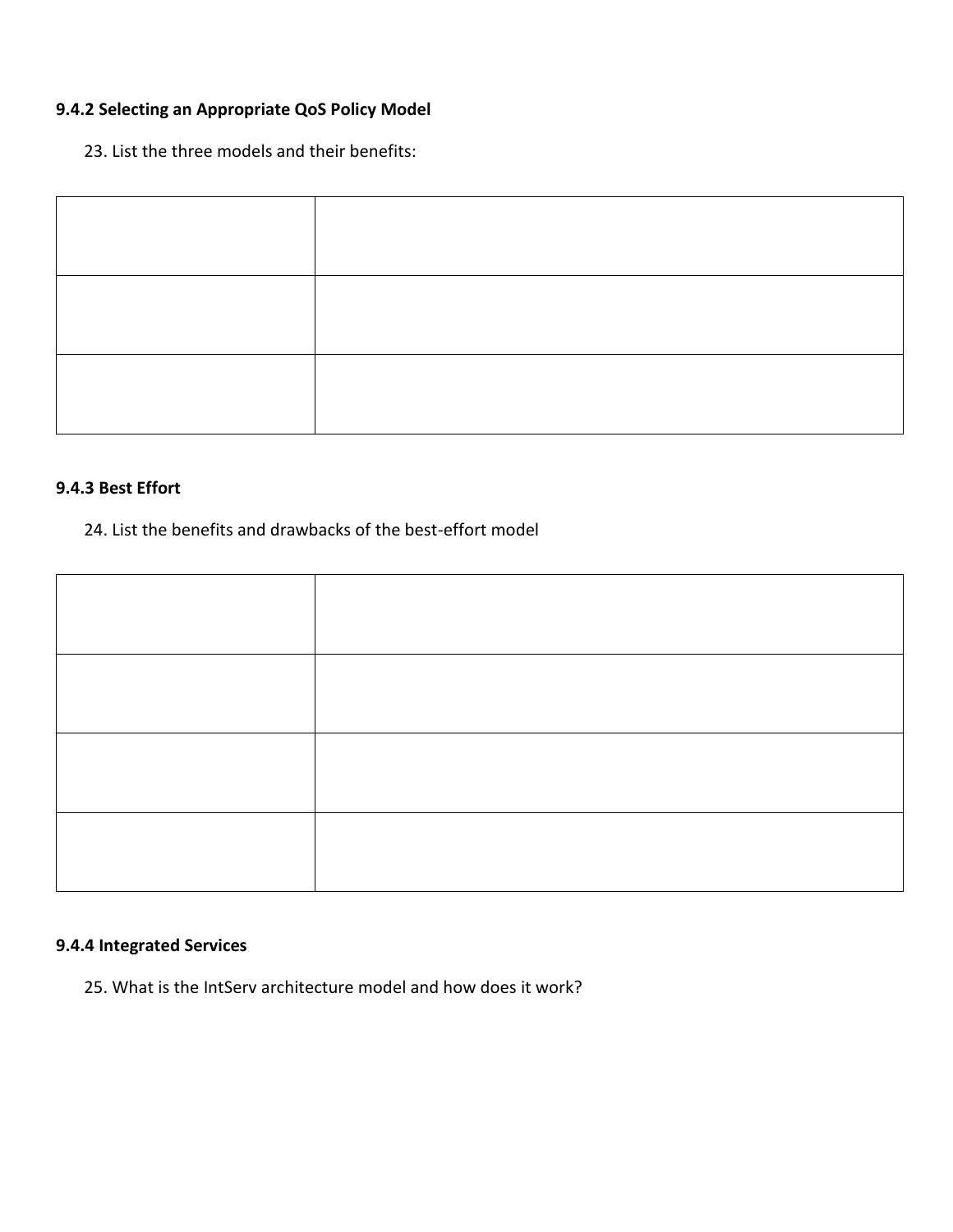#### **9.4.5 Differentiated Services**

26. What is the DiffServ architecture model and how does it work?

#### **9.4.6 Check Your Understanding - QoS Models**

**9.5 QoS Implementation Techniques**

#### **9.5.1 Video Tutorial - QoS Implementation Techniques**

## **9.5.2 Avoiding Packet Loss**

27. What is usually the reason for packet loss?

28. What can be done to prevent drops in sensitive applications?

a.

b.

c.

### **9.5.3 QoS Tools**

29. List the three categories of QoS tools: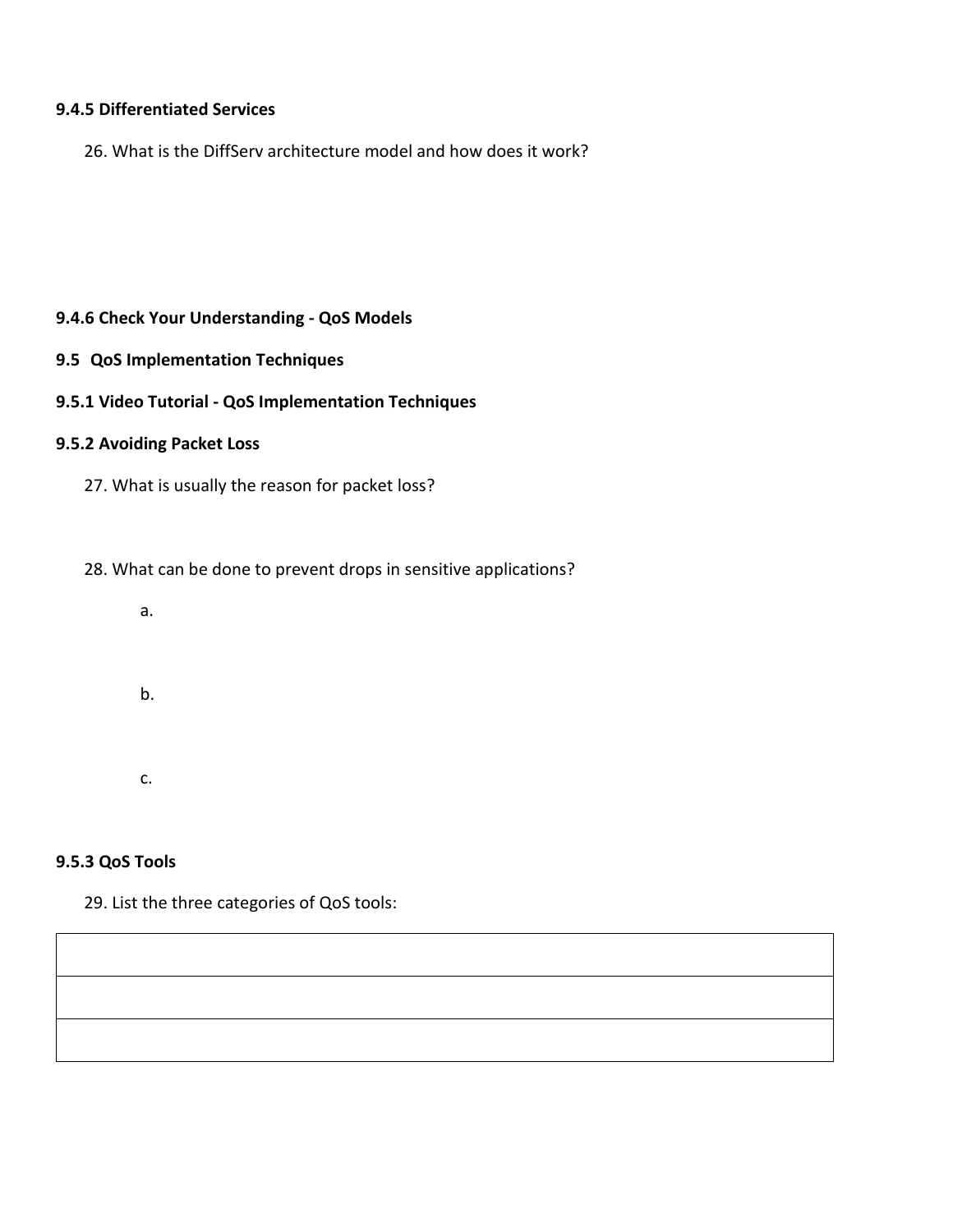#### **9.5.4 Classification and Marking**

30. How does packet classification work?

#### **9.5.5 Marking at Layer 2**

31. What two fields are inserted into the Ethernet frame following the source MAC address field?

#### **9.5.6 Marking at Layer 3**

32. What two fields are given values in the IPv4 and IPv6 packet header?

#### **9.5.7 Type of Service and Traffic Class Field**

33. How many classes of service are enabled by the DSCP field??

#### **9.5.8 DSCP Values**

34. What are the three categories of DSCP values?

- a.
- b.
- c.

## **9.5.9 Class Selector Bits**

35. What are the first 3 most significant bits of the DSCP field indicate?

36. What are these bits called?